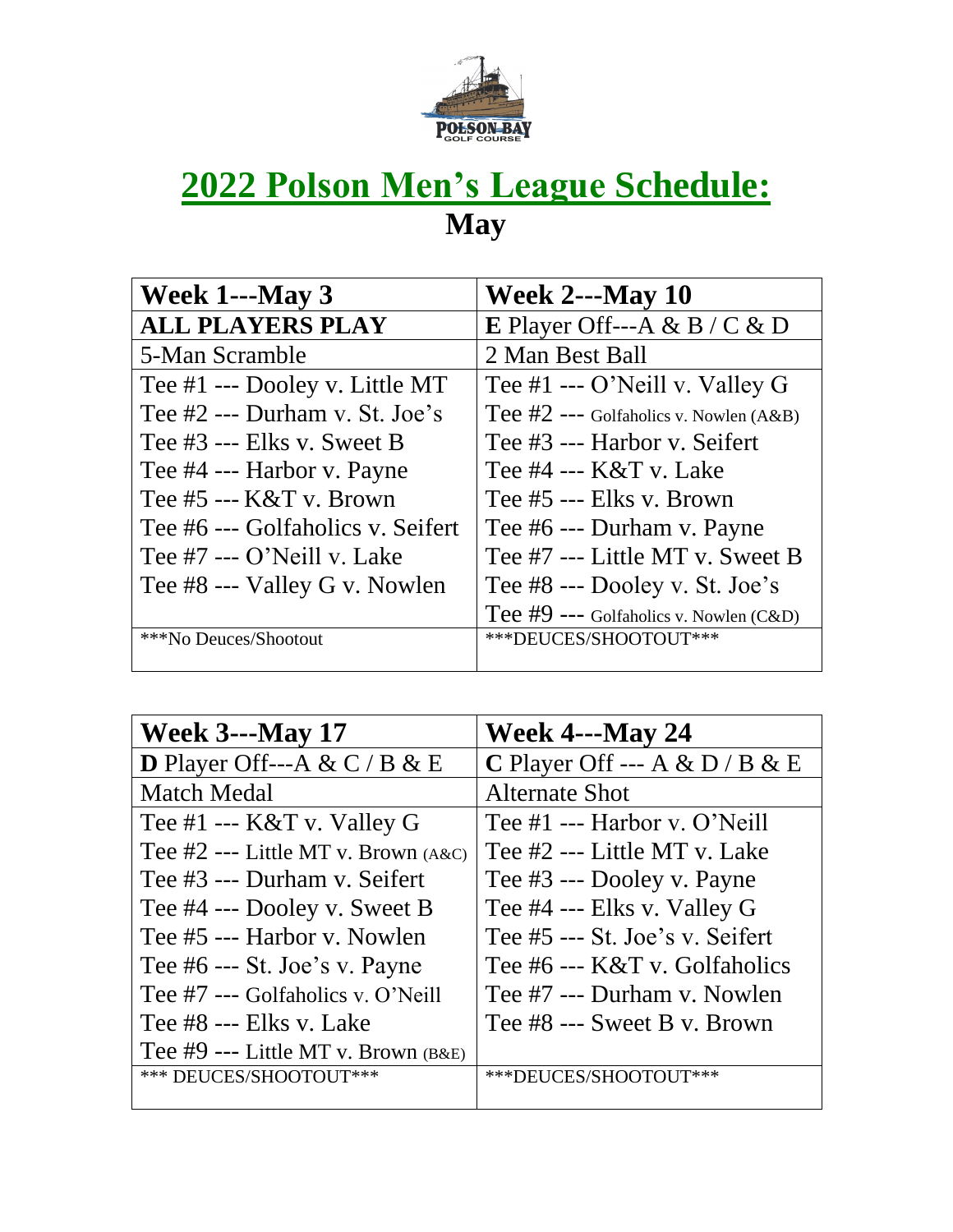## MAY/JUNE

| <b>Week 5---May 31</b>                   |  |
|------------------------------------------|--|
| <b>B</b> Player Off---A & E / C & D      |  |
| Match/Medal                              |  |
| Tee #1 --- Elks v. Golfaholics           |  |
| Tee $#2$ --- Little MT v. Valley G (A&E) |  |
| Tee #3 --- Sweet B v. Lake               |  |
| Tee #4 --- St. Joe's v. Nowlen           |  |
| Tee $#5$ --- Harbor v. $K&T$             |  |
| Tee #6 --- Dooley v. Brown               |  |
| Tee #7 --- Payne v. Seifert              |  |
| Tee #8 --- Durham v. O'Neill             |  |
| Tee #9 --- Little MT v. Valley G $(C&D)$ |  |
| ***DEUCES/SHOOTOUT***                    |  |
|                                          |  |

| Week 6---June 7                             | <b>Week 7---June 14</b>                  |
|---------------------------------------------|------------------------------------------|
| A Player Off---B & C / D & E                | <b>E</b> Player Off---A & B / C & D      |
| Match/Medal                                 | 2 Man Best Ball                          |
| Tee $#1$ --- Sweet B v. Valley G            | Tee $#1$ --- Durham v. Elks              |
| Tee $#2$ --- Little MT v. Golfaholics (B&C) | Tee $#2$ --- Little MT v. Harbor $(A&B)$ |
| Tee $\#3$ --- Camel v. K&T                  | Tee $\#3$ --- St. Joe's v. K&T           |
| Tee #4 --- Elks v. Harbor                   | Tee #4 --- Lake v. Dooley                |
| Tee #5 --- Seifert v. Dooley                | Tee #5 --- Seifert v. Nowlen             |
| Tee #6 --- Brown v. Lake                    | Tee #6 --- Brown v. Valley G             |
| Tee #7 --- Payne v. Nowlen                  | Tee #7 --- Payne v. O'Neill              |
| Tee #8 --- St. Joe's v. O'Neill             | Tee #8 --- Sweet B v. Golfaholics        |
| Tee $#9$ --- Little MT v. Golfaholics (D&E) | Tee $#9$ --- Little MT v. Harbor (C&D)   |
| *** DEUCES/SHOOTOUT ***                     | *** DEUCES/SHOOTOUT ***                  |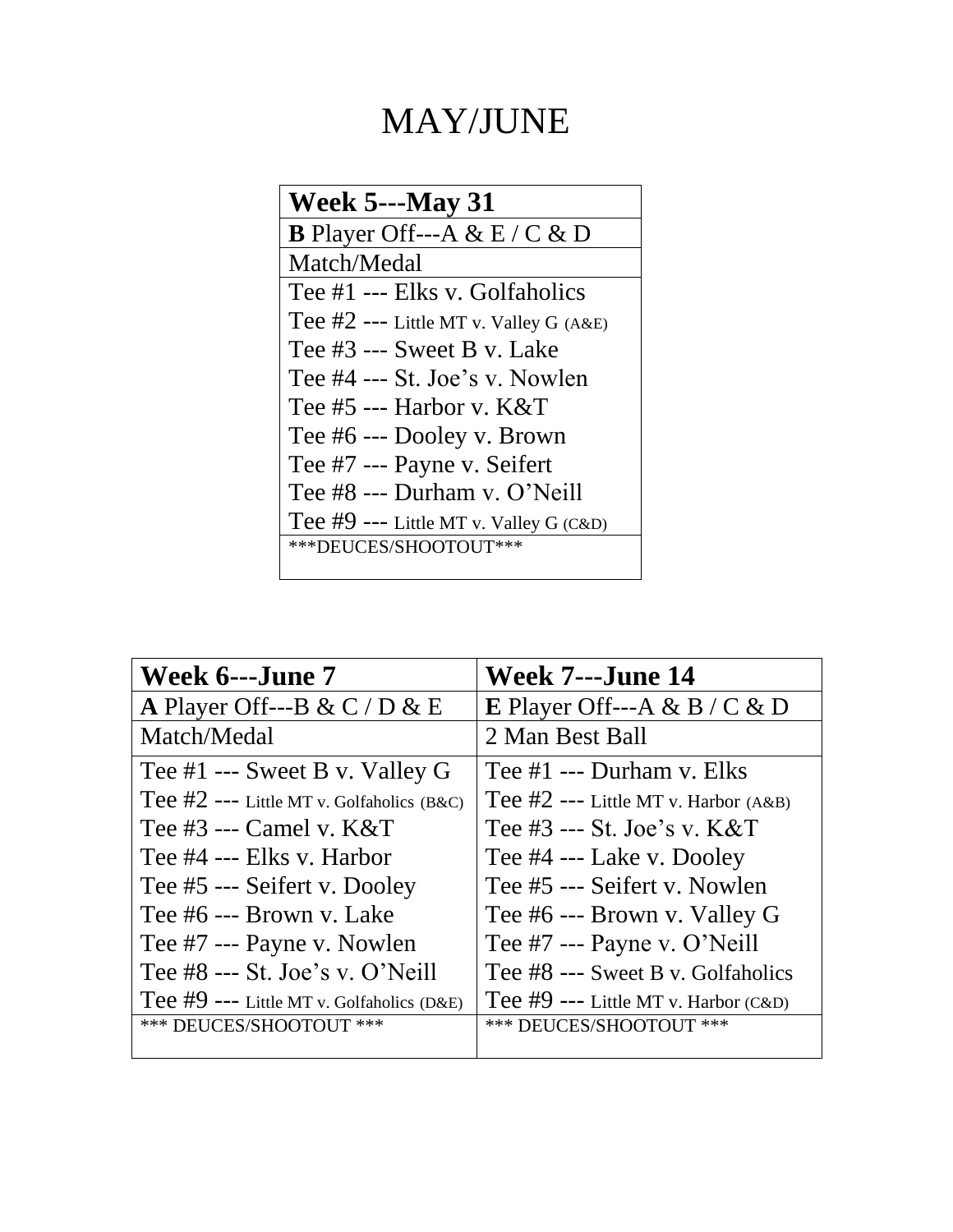#### JUNE/JULY

| <b>Week 8---June 21</b>                    | Week 9---June 28                      |
|--------------------------------------------|---------------------------------------|
| <b>D</b> Player Off---A & C / B & E        | <b>C</b> Player Off---A & E/B & D     |
| Match/Medal                                | Match/Medal                           |
| Tee $#1$ --- Payne v. $K&T$                | Tee $#1$ --- Brown v. Harbor          |
| Tee $#2$ --- Little MT v. Durham $(A & C)$ | Tee $#2$ --- Dooley v. Valley G (A&E) |
| Tee #3 --- Nowlen v. Dooley                | Tee #3 --- Nowlen v. O'Neill          |
| Tee #4 --- Lake v. Valley G                | Tee #4 --- Lake v. Golfaholics        |
| Tee #5 --- Seifert v. O'Neill              | Tee #5 --- Payne v. Elks              |
| Tee #6 --- Brown y. Golfaholics            | Tee #6 --- St. Joe's v. Little MT     |
| Tee $#7$ --- Elks v. St. Joe's             | Tee $#7$ --- Seifert v. K&T           |
| Tee #8 --- Sweet B v. Harbor               | Tee #8 --- Sweet B v. Durham          |
| Tee $#9$ --- Little MT v. Durham (B&E)     | Tee #9 --- Dooley v. Valley $G$ (B&D) |
| *** DEUCES/SHOOTOUT ***                    | *** DEUCES/SHOOTOUT ***               |
|                                            |                                       |

| Week $10$ ---July 5                | <b>Week 11---July 12</b>                |
|------------------------------------|-----------------------------------------|
| <b>Everyone Plays!!!!</b>          | <b>B</b> Player Off---A & D / C & E     |
| Red/White/Blue Scramble (5 Man)    | 2 Man Best Ball                         |
| Tee $#1 -- O'Neil v. Dooley$       | Tee $#1$ --- Payne v. Sweet B           |
| Tee #2 --- Seifert v. Elks         | Tee $#2$ --- Brown v. St. Joe's $(A&D)$ |
| Tee #3 --- K&T v. Nowlen           | Tee #3 --- Seifert v. Little MT         |
| Tee #4 --- Lake v. Harbor          | Tee #4 --- Lake v. Durham               |
| Tee #5 --- Valley G v. Golfaholics | Tee #5 --- Nowlen y. Elks               |
| Tee #6 --- Durham v. Brown         | Tee #6 --- Harbor v. Valley G           |
| Tee #7 --- Payne v. Little MT      | Tee $#7$ --- O'Neill v. K&T             |
| Tee $#8$ --- Sweet B v. St. Joe's  | Tee #8 --- Golfaholics v. Dooley        |
|                                    | Tee $#9$ --- Brown v. St. Joe's (C&E)   |
| ***NO DEUCES/SHOOTOUT ***          | *** SKINS/DEUCE POT***                  |
| ***MILTONBUCKS***                  |                                         |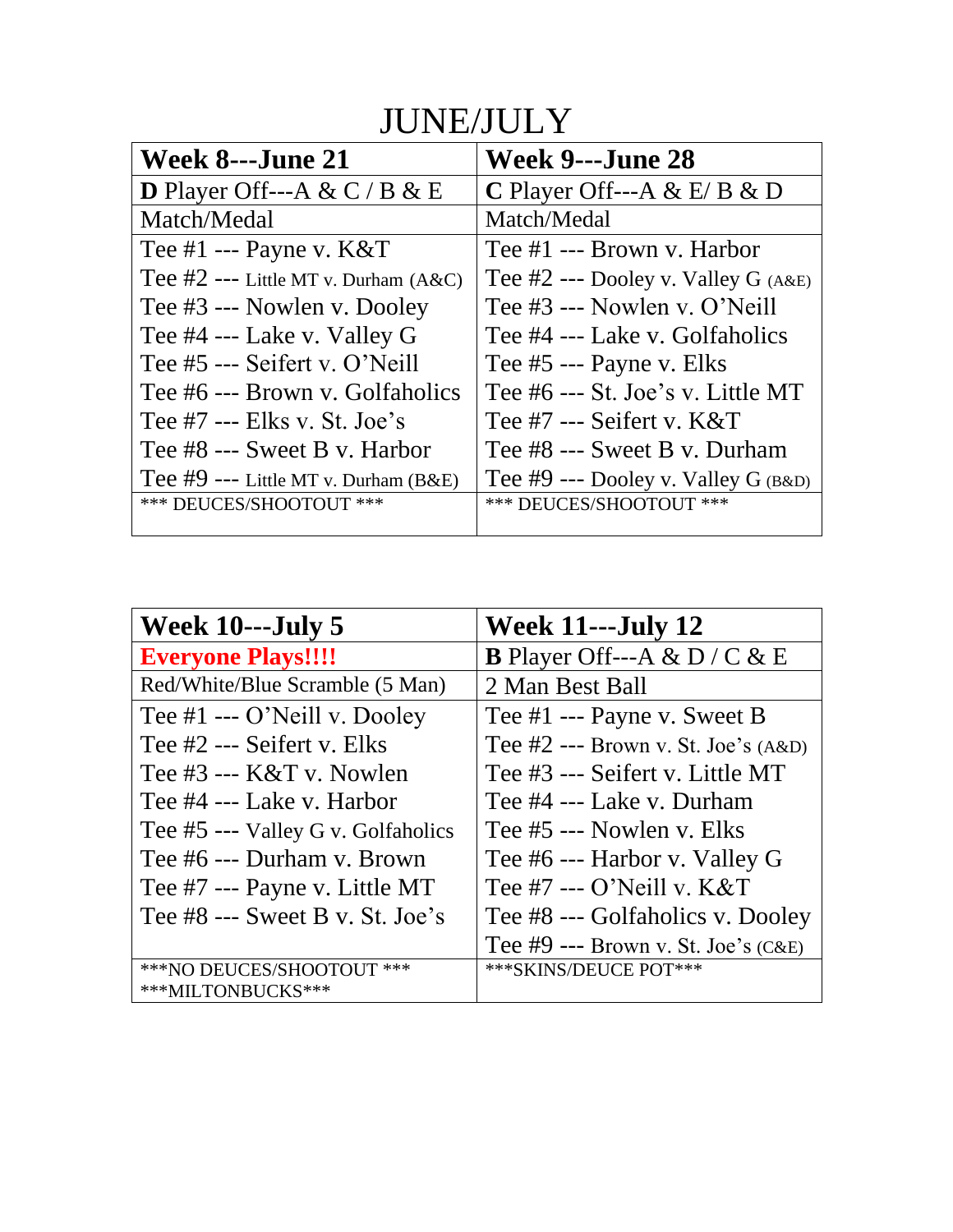| <b>Week 12---July 19</b>              | <b>Week 13---July 26</b>                |
|---------------------------------------|-----------------------------------------|
| A Player Off---B & C / D & E          | <b>E</b> Player Off---A & B / C & D     |
| Match/Medal                           | 2 Man Scramble                          |
| Tee #1 --- Harbor v. Golfaholics      | Tee #1 --- Nowlen v. Sweet B            |
| Tee #2 --- O'Neill v. Elks $_{(B&C)}$ | Tee $#2$ --- O'Neill v. Little MT (A&B) |
| Tee #3 --- Valley G v. Durham         | Tee $#3$ --- Valley G v. St. Joe's      |
| Tee #4 --- Nowlen v. Little MT        | Tee #4 --- K&T v. Elks                  |
| Tee $#5$ --- Lake v. St. Joe's        | Tee #5 --- Lake v. Payne                |
| Tee #6 --- Seifert v. Sweet B         | Tee #6 --- Seifert v. Brown             |
| Tee #7 --- Brown v. Payne             | Tee #7 --- Harbor v. Dooley             |
| Tee #8 --- K&T v. Dooley              | Tee #8 --- Durham v. Golfaholics        |
| Tee #9 --- O'Neill v. Elks $(DAE)$    | Tee #9 --- O'Neill v. Little MT (C&D)   |
| *** DEUCES/SHOOTOUT ***               | ***NO DEUCES/SHOOTOUT ***               |
|                                       | *** BUY YOUR TEAM***                    |

#### **AUGUST**

| Week 14---August 2                    | Week 15---August 9             |
|---------------------------------------|--------------------------------|
| <b>D</b> Player Off---A & C / B & E   | <b>Everyone Plays</b>          |
| Match/Medal                           | <b>First Round of Playoffs</b> |
| Tee $#1$ --- Valley G v. Payne        | Tee $#1$ ---                   |
| Tee $#2$ --- O'Neill v. Sweet B (A&C) | Tee $#2$ ---                   |
| Tee #3 --- Golfaholics v. St. Joe's   | Tee $#3$ ---                   |
| Tee #4 --- Nowlen y. Brown            | Tee $#4$ ---                   |
| Tee #5 --- Lake v. Seifert            | Tee $#5$ ---                   |
| Tee #6 --- $K&T$ v. Little MT         | Tee $#6$ ---                   |
| Tee #7 --- Harbor y. Durham           | Tee $#7$ ---                   |
| Tee #8 --- Dooley v. Elks             | Tee $#8$ ---                   |
| Tee $#9$ --- O'Neill v. Sweet B (B&E) |                                |
| ***NO DEUCES/SHOOTOUT ***             |                                |
| ***MILTONBUCKS***                     |                                |